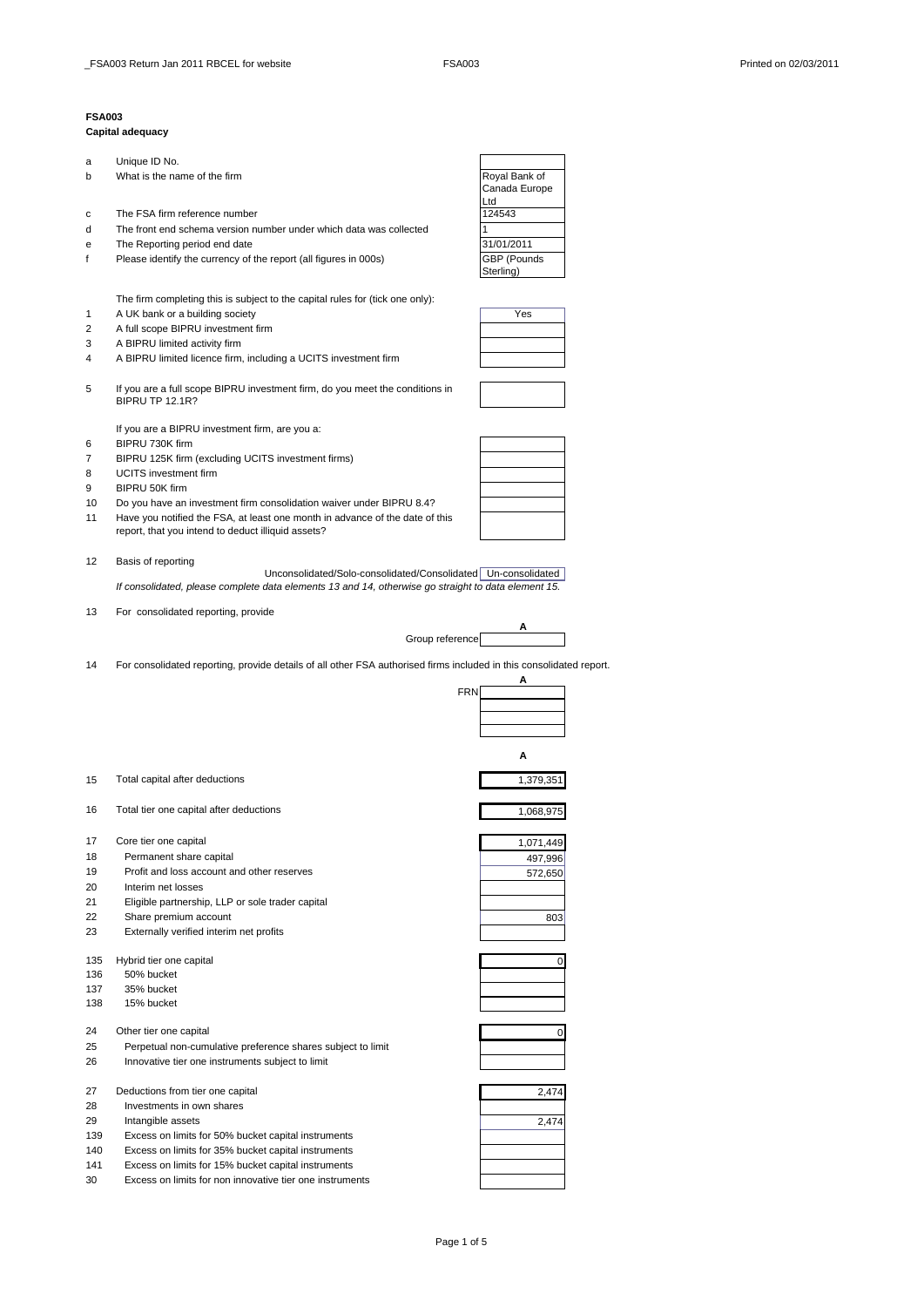- 31 Excess on limits for innovative tier one instruments
- 32 Excess of drawings over profits for partnerships, LLPs or sole traders 33 Net losses on equities held in the available-for-sale financial asset category
- 34 Material holdings
- 35 Total tier two capital after deductions 310,723

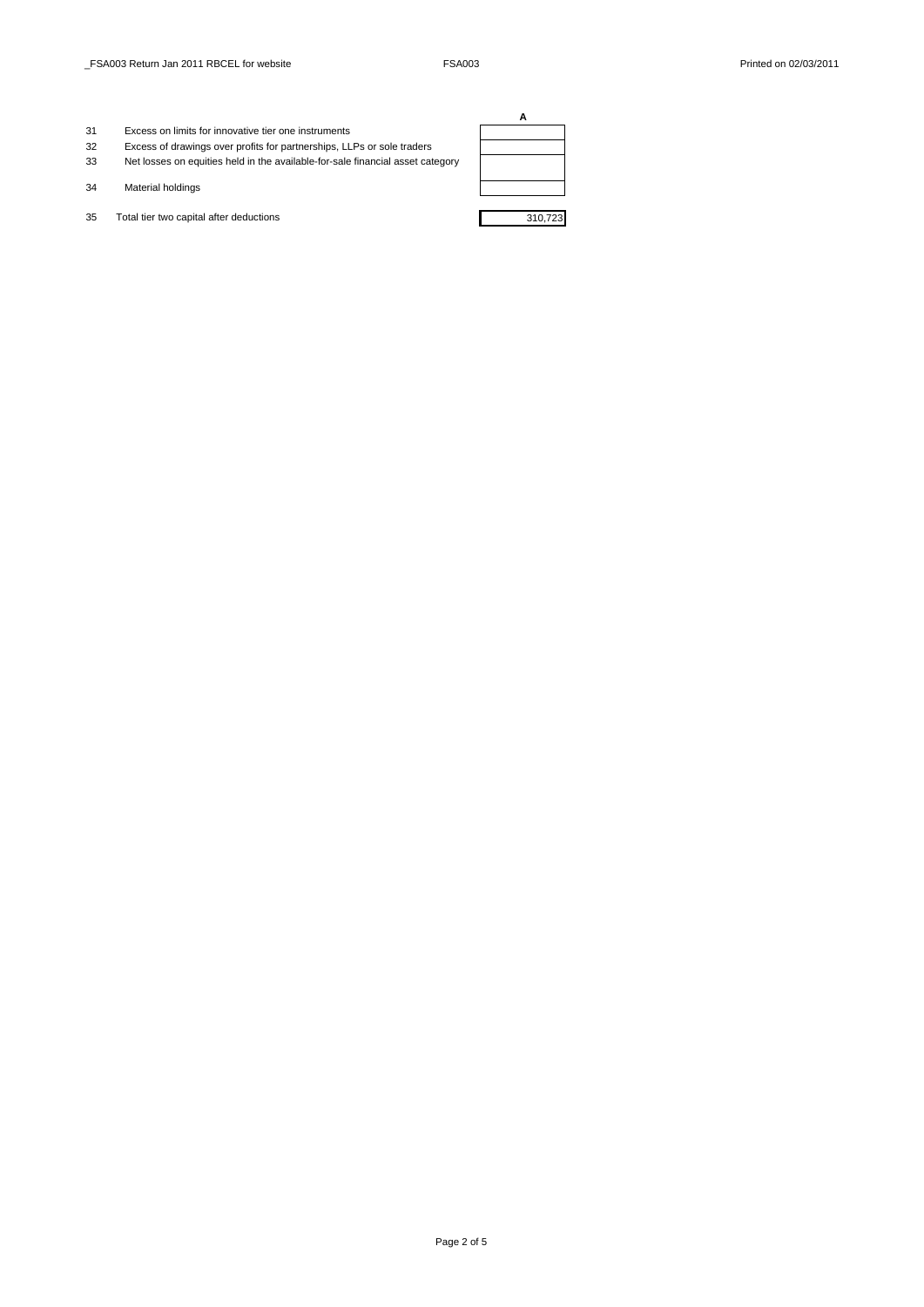|    |                                                                                    | A         |
|----|------------------------------------------------------------------------------------|-----------|
| 36 | Upper tier two capital                                                             | 0         |
| 37 | Excess on limits for tier one capital transferred to upper tier two capital        |           |
| 38 | Upper tier two capital instruments                                                 |           |
| 39 | <b>Revaluation reserve</b>                                                         |           |
| 40 | General/collective provisions                                                      |           |
| 41 | Surplus provisions                                                                 |           |
|    |                                                                                    |           |
| 42 | Lower tier two capital                                                             | 310,723   |
| 43 | Lower tier two capital instruments                                                 | 310,723   |
| 44 | Excess on limits for lower tier two capital                                        | 0         |
|    |                                                                                    |           |
| 45 | Deductions from tier two capital                                                   | 0         |
| 46 | Excess on limits for tier two capital                                              |           |
| 47 | Other deductions from tier two capital                                             |           |
|    |                                                                                    |           |
| 48 | Deductions from total of tiers one and two capital                                 | 0         |
| 49 | Material holdings                                                                  |           |
| 50 | Expected loss amounts and other negative amounts                                   |           |
| 51 | Securitisation positions                                                           |           |
| 52 | Qualifying holdings                                                                |           |
| 53 | <b>Contingent liabilities</b>                                                      |           |
| 54 | Reciprocal cross-holdings                                                          | 0         |
| 55 | Investments that are not material holdings or qualifying holdings                  |           |
| 56 | Connected lending of a capital nature                                              |           |
|    |                                                                                    |           |
| 57 | Total tier one capital plus tier two capital after deductions                      | 1,379,698 |
|    |                                                                                    |           |
| 58 | Total tier three capital                                                           | -347      |
| 59 | Excess on limits for total tier two capital transferred to tier three capital      | 0         |
| 60 | Short term subordinated debt                                                       |           |
| 61 | Net interim trading book profit and loss                                           | $-347$    |
| 62 | Excess on limit for tier three capital                                             |           |
|    |                                                                                    |           |
| 63 | Unused but eligible tier three capital (memo)                                      | 0         |
|    |                                                                                    |           |
| 64 | Total capital before deductions                                                    | 1,379,351 |
|    |                                                                                    |           |
| 65 | Deductions from total capital                                                      | 0         |
| 66 | Excess trading book position                                                       |           |
| 67 | <b>Illiquid assets</b>                                                             |           |
| 68 | Free deliveries                                                                    |           |
|    |                                                                                    |           |
| 69 | Base capital resources requirement                                                 | 4,274     |
|    |                                                                                    |           |
| 70 | Total variable capital requirement                                                 | 604,958   |
| 71 | Variable capital requirement for UK banks and building societies                   | 604,958   |
| 72 | Variable capital requirement for full scope BIPRU investment firms                 |           |
| 73 | Variable capital requirement for BIPRU limited activity firms                      |           |
| 74 | Variable capital requirement for BIPRU limited licence firms                       |           |
| 75 | Variable capital requirement for UCITS investment firms                            |           |
|    |                                                                                    |           |
| 76 | Variable capital requirements to be met from tier one and tier two capital         | 311,460   |
|    |                                                                                    |           |
| 77 | Total credit risk capital component                                                | 88,198    |
|    | Credit risk for firms not calculated under BIPRU 3 or 4 for UK consolidation group |           |
| 78 | reporting                                                                          |           |
| 79 | Credit risk capital requirements under the standardised approach                   | 88,198    |
| 80 | Credit risk capital requirements under the IRB approach                            |           |
| 81 | Under foundation IRB approach                                                      |           |
| 82 | Retail IRB                                                                         |           |
| 83 | Under advanced IRB approach                                                        |           |
| 84 | Other IRB exposures classes                                                        |           |
|    |                                                                                    |           |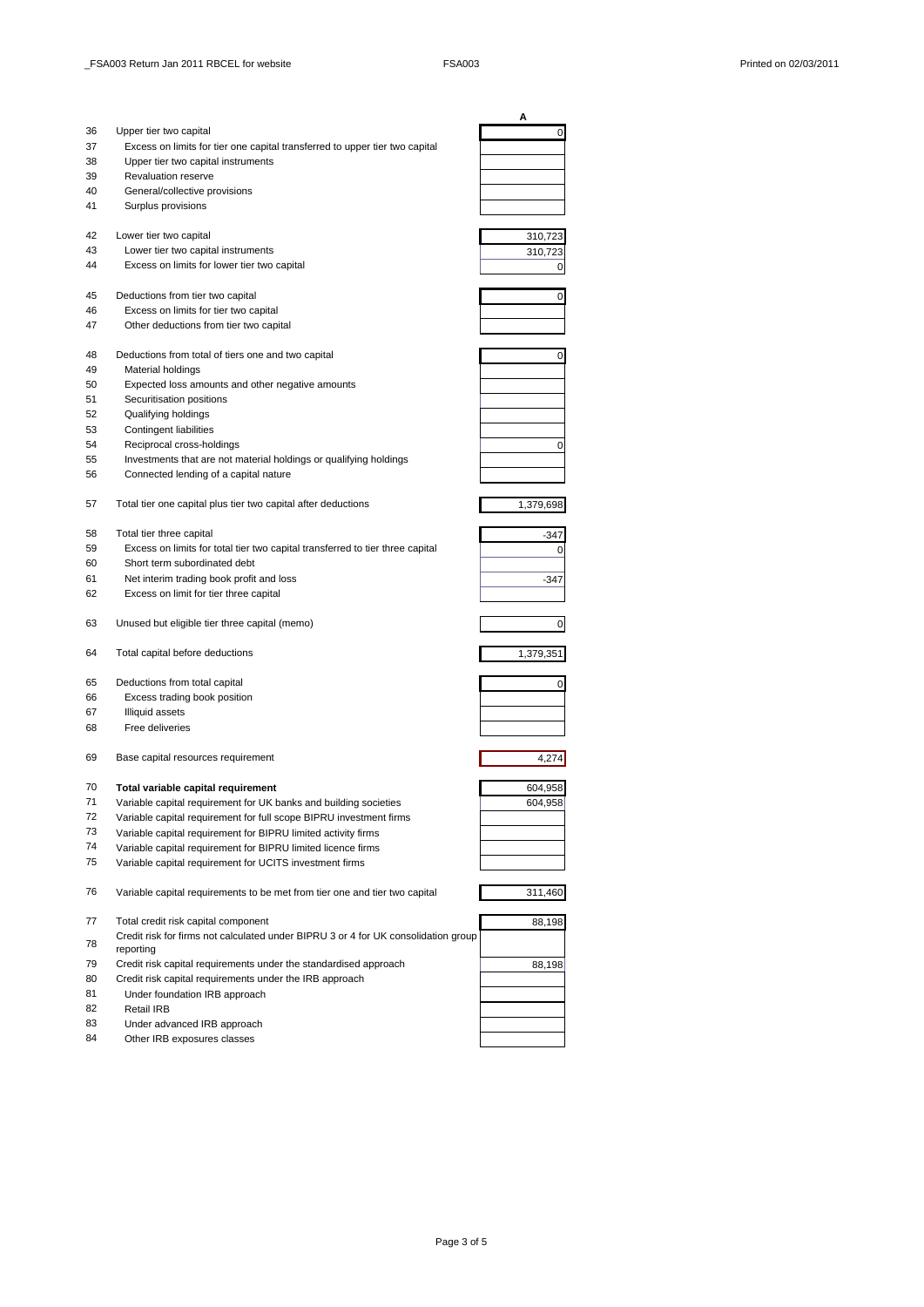|            |                                                                                                                                                         | Α              |
|------------|---------------------------------------------------------------------------------------------------------------------------------------------------------|----------------|
| 85         | Total operational risk capital requirement                                                                                                              | 65,947         |
| 86         | Operational risk for firms not calculated under BIPRU 6 for UK consolidation                                                                            |                |
| 87         | group reporting<br>Operational risk basic indicator approach                                                                                            |                |
| 88         | Operational risk standardised/alternative standardised approaches                                                                                       | 65,947         |
| 89         | Operational risk advanced measurement approaches                                                                                                        |                |
|            |                                                                                                                                                         |                |
| 90         | Reduction in operational risk capital requirement under BIPRU TP 12.1                                                                                   |                |
| 91         | Counterparty risk capital component                                                                                                                     | 157,315        |
| 92         | Capital requirements for which tier three capital may be used                                                                                           | 293,498        |
| 93         | Total market risk capital requirement                                                                                                                   | 293,498        |
| 94         | Market risk capital requirement for firms not calculated under BIPRU 7 for UK<br>consolidation group reporting                                          |                |
| 95         | Position, foreign exchange and commodity risks under standardised approaches<br>(TSA)                                                                   | 293,498        |
| 96         | Interest rate PRR                                                                                                                                       | 288,151        |
| 97         | <b>Equity PRR</b>                                                                                                                                       | 273            |
| 98         | <b>Commodity PRR</b>                                                                                                                                    | 2,337          |
| 99         | Foreign currency PRR                                                                                                                                    | 2,737          |
| 100        | CIU PRR                                                                                                                                                 |                |
| 101        | Other PRR                                                                                                                                               |                |
| 102        | Position, foreign exchange and commodity risks under internal models (IM)                                                                               |                |
| 103        | Concentration risk capital component                                                                                                                    | $\overline{0}$ |
| 104        | Fixed overhead requirement                                                                                                                              |                |
| 105        | Capital resources requirement arising from capital floors                                                                                               |                |
| 106        | Surplus (+) / Deficit (-) of own funds                                                                                                                  | 774,393        |
| 107        | Solvency ratio (%)                                                                                                                                      | 228.01         |
| 108        | Individual Capital Guidance - total capital resources                                                                                                   |                |
| 109        | Individual Capital Guidance - general purpose capital                                                                                                   |                |
| 142        | Capital Planning Buffer                                                                                                                                 |                |
| 143        | Draw down of Capital Planning Buffer                                                                                                                    |                |
| 110        | Surplus/(deficit) total capital over ICG                                                                                                                |                |
| 111<br>144 | Surplus/(deficit) general purposes capital over ICG                                                                                                     |                |
| 145        | Surplus/(deficit) total capital over ICG and Capital Planning Buffer<br>Surplus/(deficit) general purposes capital over ICG and Capital Planning Buffer |                |
|            |                                                                                                                                                         |                |
| 112        | <b>MEMORANDUM ITEMS</b><br>Value of portfolio under management - UCITS investment firms                                                                 |                |
|            |                                                                                                                                                         |                |
| 113        | <b>Prudential filters</b><br>Unrealised gains on available-for-sale assets                                                                              |                |
| 114        | Unrealised gains (losses) on investment properties                                                                                                      | 1262<br>0      |
| 115        | Unrealised gains (losses) on land and buildings                                                                                                         | 0              |
| 116        | Unrealised gains (losses) on debt instruments held in the available for sale                                                                            |                |
|            | category                                                                                                                                                | $-497$         |
| 117        | Unrealised gains (losses) on cash flow hedges of financial instruments                                                                                  | 0              |
| 118        | Unrealised gains (losses) on fair value financial liabilities                                                                                           | 0              |
| 119        | Defined benefit asset (liability)                                                                                                                       | $-3600$        |
| 120        | Deficit reduction amount if used                                                                                                                        | 0              |
| 121        | Deferred acquisition costs (deferred income) (DACs/DIRs)                                                                                                | 0              |
|            | <b>Minority interests</b>                                                                                                                               |                |
| 122        | Minority interests included within capital resources                                                                                                    |                |
| 123        | of which: innovative tier one instruments                                                                                                               |                |
|            | Profits                                                                                                                                                 |                |
| 124        | Profits not externally verified at the reporting date but subsequently verified                                                                         |                |

125 Total capital after deductions after profits have been externally verified

## **Allocation of deductions between tier one and two capital** 126 Material insurance holdings excluded from allocation

- 127 Allocated to tier one capital
- 
- 128 Allocated to tier two capital



Page 4 of 5